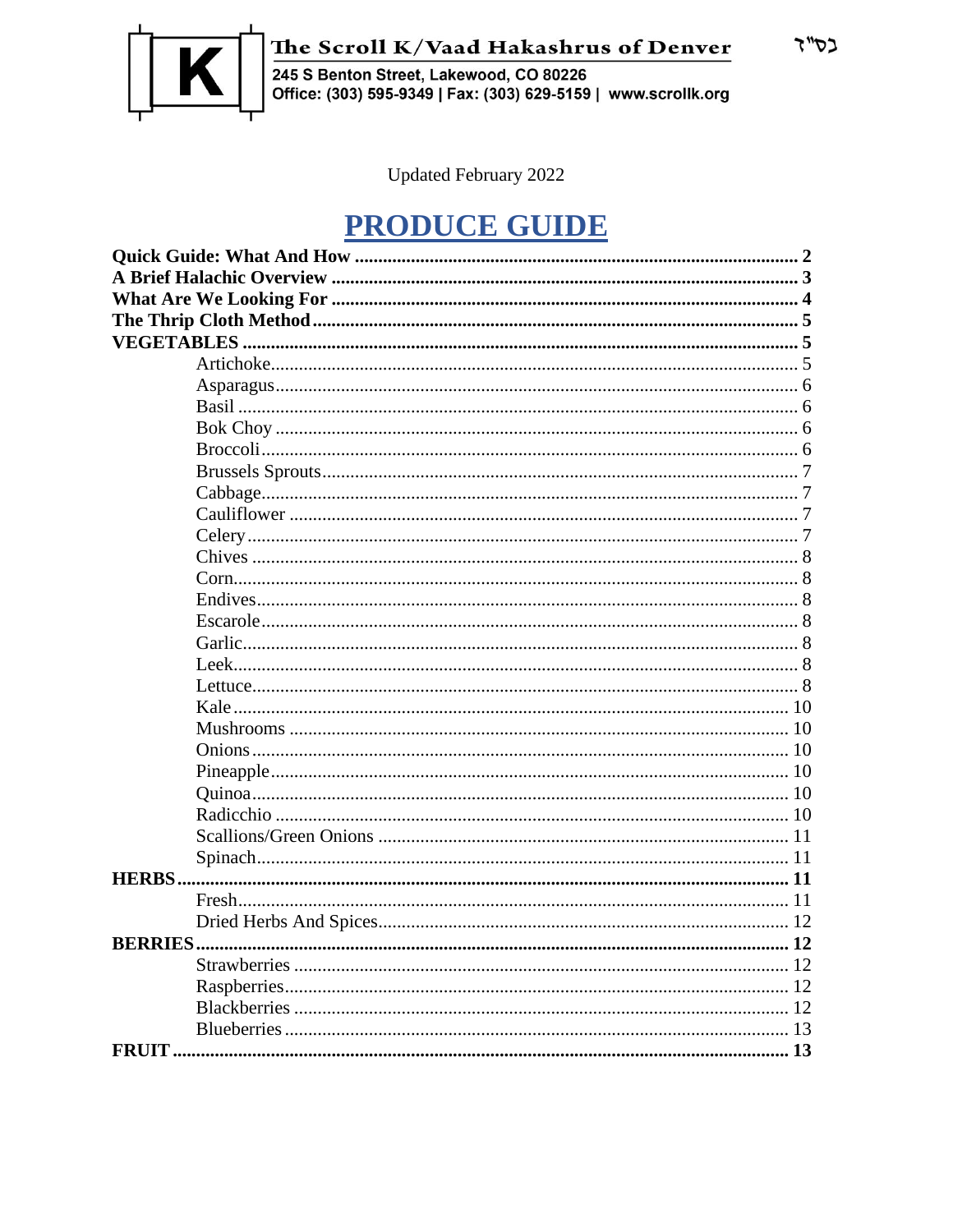

The Scroll K/Vaad Hakashrus of Denver 245 S Benton Street, Lakewood, CO 80226 Office: (303) 595-9349 | Fax: (303) 629-5159 | www.scrollk.org בס"ד

# QUICK GUIDE: What and How

This quick guide is for use of produce in North America only. For further information, refer to individual entries in this guide.

<span id="page-1-0"></span>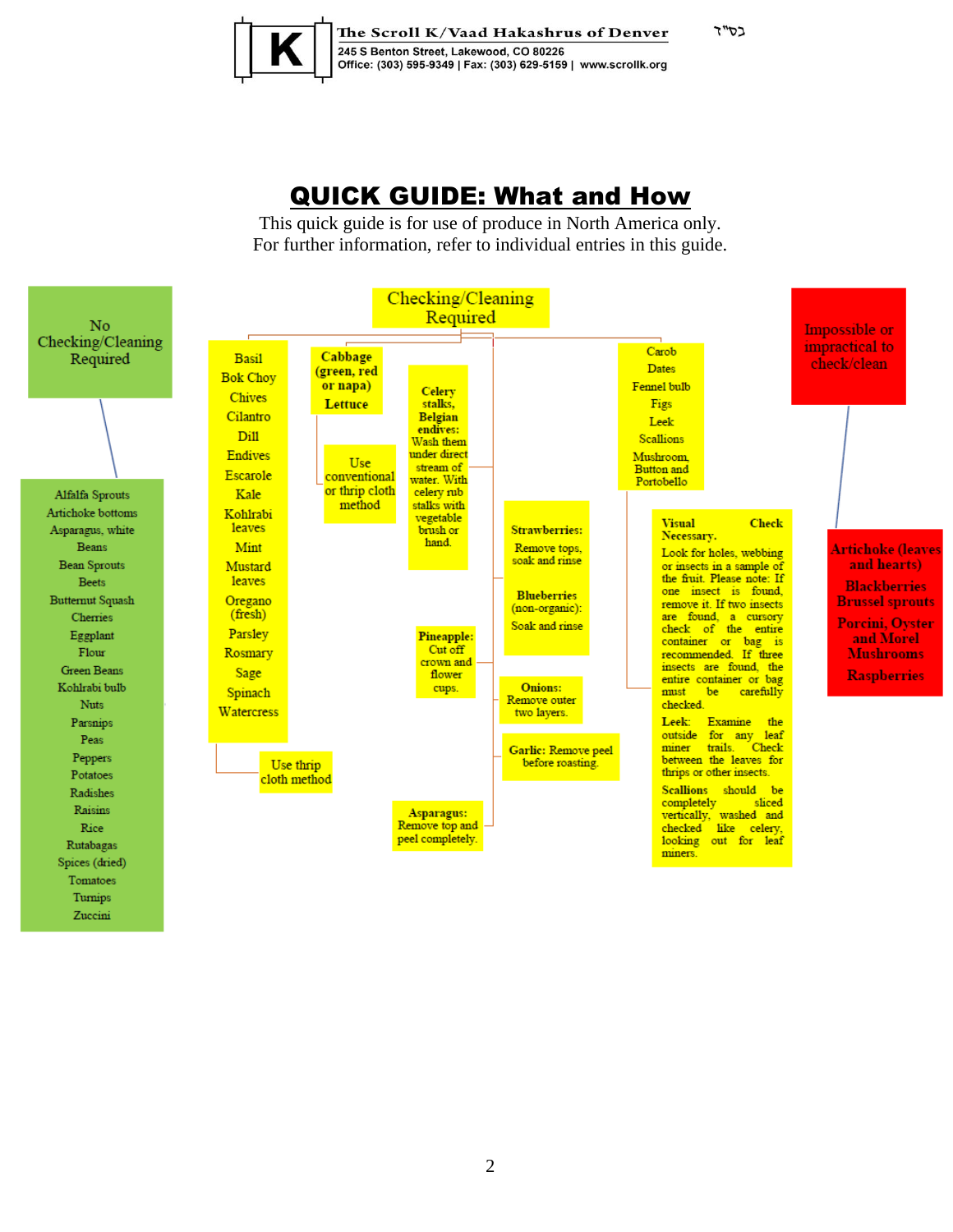

The Scroll K/Vaad Hakashrus of Denver 245 S Benton Street, Lakewood, CO 80226<br>Office: (303) 595-9349 | Fax: (303) 629-5159 | www.scrollk.org

Dear Friend,

We are pleased to present our updated Guide to Preparing Fruit, Herbs and Vegetables. The guide includes the procedures for preparing many varieties of products, some of which will only be practical to do with small quantities while others are feasible to do even on a large scale. Some of the more complex cleaning/inspections are unpractical for larger events, including Scroll K certified catered events. We recommend that you allow ample time when preparing any of the products requiring cleaning/inspection, to assure that they will be prepared properly.

With best wishes for a kosher and healthy appetite,

Rabbi Elchonon Joseph, Kashrus Administrator

Rabbi Yisroel Rosskamm, Rabbinical Administrator

בס"ד

## **A Brief Halachic Overview**

<span id="page-2-0"></span>There are three halachic categories of produce:

- 1. *Miut Sheaino Matzui*: Produce in which insects are found very infrequently. Examples are peppers, cucumbers, and carrots. It is unlikely for an insect to be found in these items. **Such types of produce need not be checked for insects.**
- 2. *Miut Hamatzui*: Produce which has insects spotted regularly. We follow the ruling that the threshold for this category is between 10% and 50% of the time (see below). Examples of such items are lettuce and fresh herbs.
	- **These varieties must be properly inspected for insects before use.**
- 3. **Muchzak B'tolaim**: Produce generally infested with insects (>50% of the produce is found to contain insects).

#### **These items have a biblically mandated requirement of checking and often are not practical to clean and check.**

The percentage used to define *miut hamatzui* is 10%, as per the ruling of the Mishkenos Yaakov (Rabbi Yaakov Bruchin of Karlin, 1780-1844). Thus, if 10% of the units of produce contain insects, that type of produce is categorized as a *miut hamatzui* and must be properly inspected and/or cleaned before use.

- The practical way we categorize our produce is based upon a written *teshuva* (Halachic responsa) from Rabbi Shlomo Zalman Auerbach zt"l. Rabbi Auerbach presents his view that produce should be assessed as units. A cabbage head, a lettuce head, a box of strawberries, and a bunch of asparagus (as opposed to a single strawberry and a single stem of asparagus) all share the feature of being sold as a unit.
- Using this same gauge, raspberries are categorized as *muchzak b'tolaim* because it has been found, statistically, that out of every 10 cartons of raspberries inspected for insects, 5-6 cartons contain insects. Because over 50% of the boxes are found to contain insects, raspberries are considered highly infested.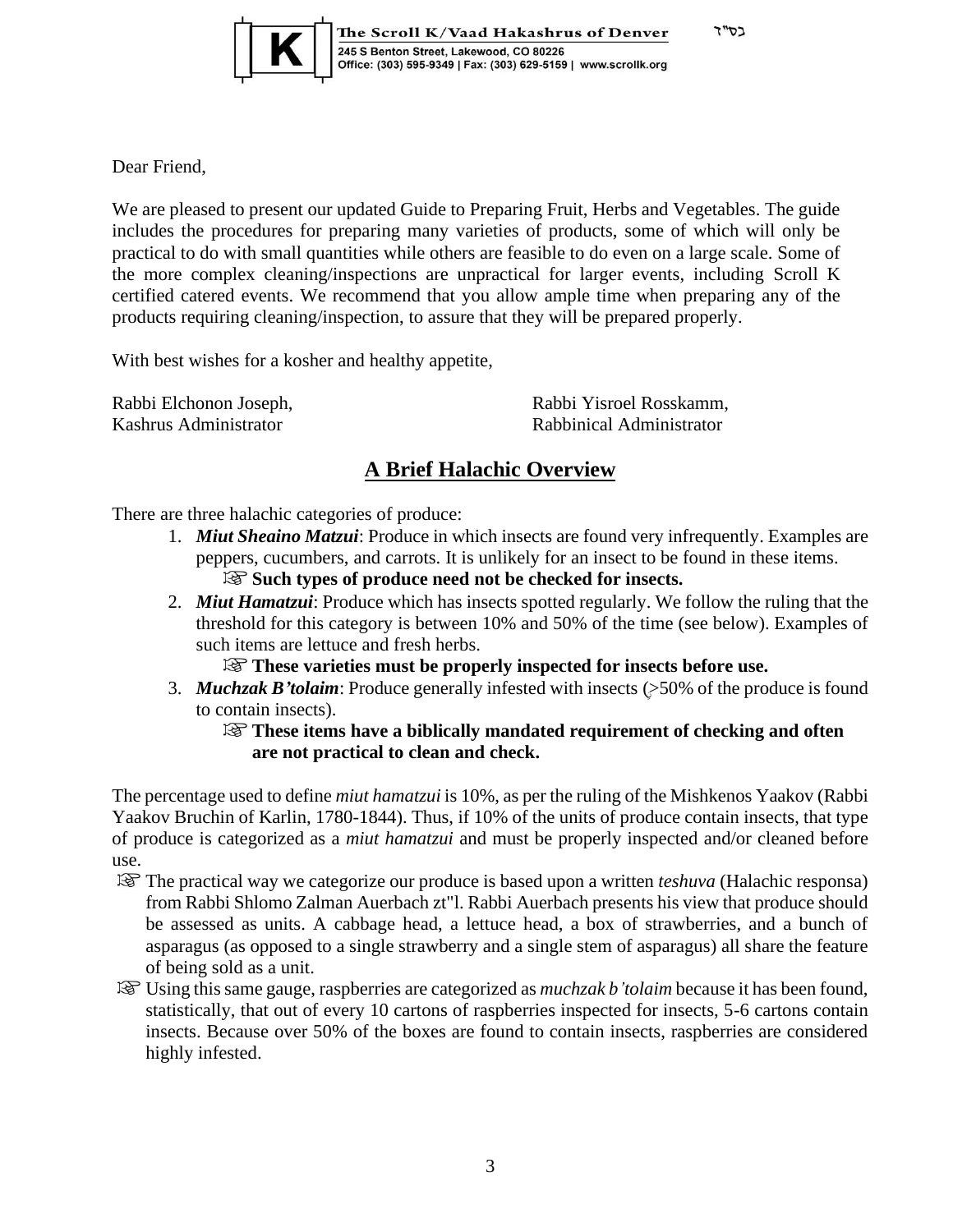

The Scroll K/Vaad Hakashrus of Denver 245 S Benton Street, Lakewood, CO 80226<br>Office: (303) 595-9349 | Fax: (303) 629-5159 | www.scrollk.org

Many, many years of checking large quantities of an array of commonly used produce have yielded the information that will be presented in this guide.

The Chachmas Adam (by Rabbi [Avraham Danzig,](https://en.wikipedia.org/wiki/Avraham_Danzig) 1748–1820) writes, as a general guideline, it is recommendable for one to look at the food on their plate before eating in order to avoid the many transgressions that might result should one mistakenly eat an insect.

#### **A few important pointers:**

- 1. The information in this document is accurate for North America only, and is subject to change based on developments in agricultural standards and other external factors.
- 2. The insects which are forbidden to eat are those which are visible to the average naked eye. This does not exclude insects which blend in to their surroundings or are not recognizable to some due to their unfamiliarity with the species.
- 3. **Organic produce** generally has higher rates of infestation due to minimized use of pesticides. One should be hesitant to purchase organic varieties of produce which require cleaning and/or checking.
- 4. **Greenhouse or hothouse** grown produce does not necessarily indicate less infestation.
- 5. As insects tend to hide in folds and crevices, curlier leaves are more difficult to clean. Therefore, whenever possible one should avoid curlier leaves (e.g., use flat-leaf spinach and flat-leaf parsley instead of the curlier varieties).
- 6. **Pureeing:** All conventional produce which are to be pureed (ground into a fine liquid) do not need to be checked and/or cleaned. In other words, one may not blend produce in order to avoid checking and/or cleaning. However, one who wishes to make a smoothie, juice or dip with these items may blend them without checking and/or cleaning. This is not recommended for organic produce or items categorized as *muchzak b'tolaim* (see above).

## **What Are We Looking For**

<span id="page-3-0"></span>There are three types of insects that are commonly found:

1. **Aphid** – a rounded insect that can pierce the vegetable and stay firmly attached to it. Aphids can grip the flesh of the produce very firmly because of a proboscis (tentacle) that



protrudes from the front of their bodies and hooks onto the produce. Aphids are not effectively dislodged from the vegetable's surface by water but soaking the produce in

detergent [and r](http://2013.igem.org/Team:KU_Leuven/Project/Aphid_Background)insing the produce under a heavy stream of water effectively dislodges aphids from the surfaces of the produce.

- 2. **Thrips** a long insect that can be black, brown, green or translucent. [Thr](https://creativecommons.org/licenses/by/3.0/)ips have wings to jump but are incapable of gripping and attaching themselves to the vegetable. Thrips tend t[o dislod](https://creativecommons.org/licenses/by/3.0/)ge from produce upon thorough rinsing.
- 3. **Leaf miner** a less commonly found insect, it can pierce the



outside of the vegetable and eat its way through the flesh of the vegetable, creating very visible tunnel-like lines (often speckled with black dots). Leaf miners leave a clearly and easily discernible trail on the vegetable's surface. Items prone to leaf miners are leek and scallions.



רסיי ד

Thrips enlarged to show size. The letter in the original picture is this size: i.

Aphids are approximately the same length and double in width.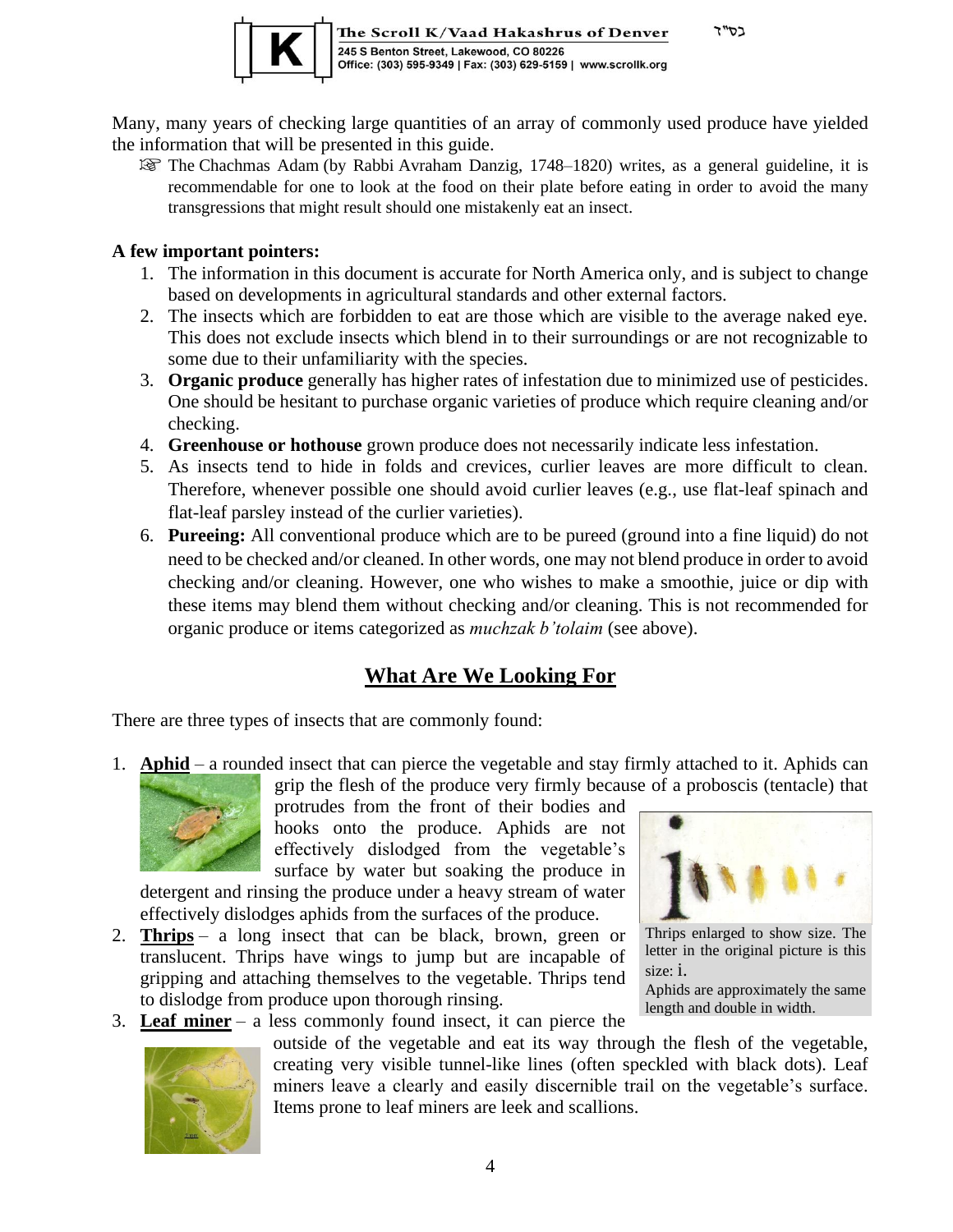בס"ד



The Scroll K/Vaad Hakashrus of Denver 245 S Benton Street, Lakewood, CO 80226 Office: (303) 595-9349 | Fax: (303) 629-5159 | www.scrollk.org

## **The Thrip Cloth Method**

<span id="page-4-0"></span>There is an alternate method for checking many items, referred to as the thrip cloth method, and will be referred to at times below. This method differs from the conventional method in a basic way. Instead of checking each item for insects, the cleaning solution is analyzed to ascertain the clean status of the produce and is especially useful for smaller herbs or large quantities of produce. After an initial thorough wash, the produce is rinsed again, and the water filtered through the thrip cloth<sup>1</sup>. If no insects are found, we are assured that the initial rinse did its job properly. It is prudent to familiarize yourself with the insects to accurately identify them on the cloth; this may take a few tries. For information on obtaining a thrip cloth, contact our office.

1. Wash produce well with a detergent-based solution.

We recommend mixing water and a non-bleach and non-toxic dishwasher detergent solution. Use enough dishwasher detergent that the water feels slippery, approximately 2 tablespoons per gallon of water. Liquid dishwasher detergent is recommended over dish soap, as dish soap produces a substantial amount of suds. Seventh Generation™ is an available and recommended dishwasher detergent.

2. Agitate the produce well in the solution.

This will allows the solution to loosen the insects' grip on the produce, as well as enter all creases and crevices.

- 3. It is advisable and practical to rinse each leaf (both sides for lettuce) under a stream of running water. This will better your chances of obtaining a clean product in Step 8.
- 4. Dispose of the solution.
- 5. Prepare the same solution again. Soak and agitate the produce in the solution for 15 seconds.
- 6. Remove the produce from the basin and shake off excess water over the basin.
- 7. Pour water through the thrip cloth. **Note:** If one does not have a thrip cloth, the water may be checked for infestation by placing a white basin over a light box.
- 8. Check the thrip cloth over a light box for any insects.
- 9. If insects are found, repeat steps 1-8. This can be done up to three times. If insects are still found on the third try, the produce should not be used.

# **VEGETABLES**

<span id="page-4-1"></span>This list covers **fresh vegetables only**. For dried products, please see our ['Does it Need a Hechsher](http://www.scrollk.org/doesitneedhechsher)  [\(Certification\)?' list.](http://www.scrollk.org/doesitneedhechsher) Freeze dried products require a reliable kosher certification.

## **ARTICHOKE**

<span id="page-4-2"></span>Artichokes are comprised of three parts: a solid bottom, the artichoke leaves, and the artichoke heart.

- **Artichoke bottoms** can be used without any inspection. This applies to frozen bottoms as well.
- **Artichoke leaves** can contain aphids and thrips. They should be plucked from the artichoke heart, washed in detergent, dried, and then inspected carefully for insects.
- **Artichoke hearts** have several layers, and insects can be embedded between these layers. Therefore, it is not recommended to use the artichoke hearts.

<sup>&</sup>lt;sup>1</sup> Technically, the solution used for the initial rinse can be filtered, and if clean, will assure us of the produces' clean status. This is not recommended, however, as finding insects at this point is to be expected.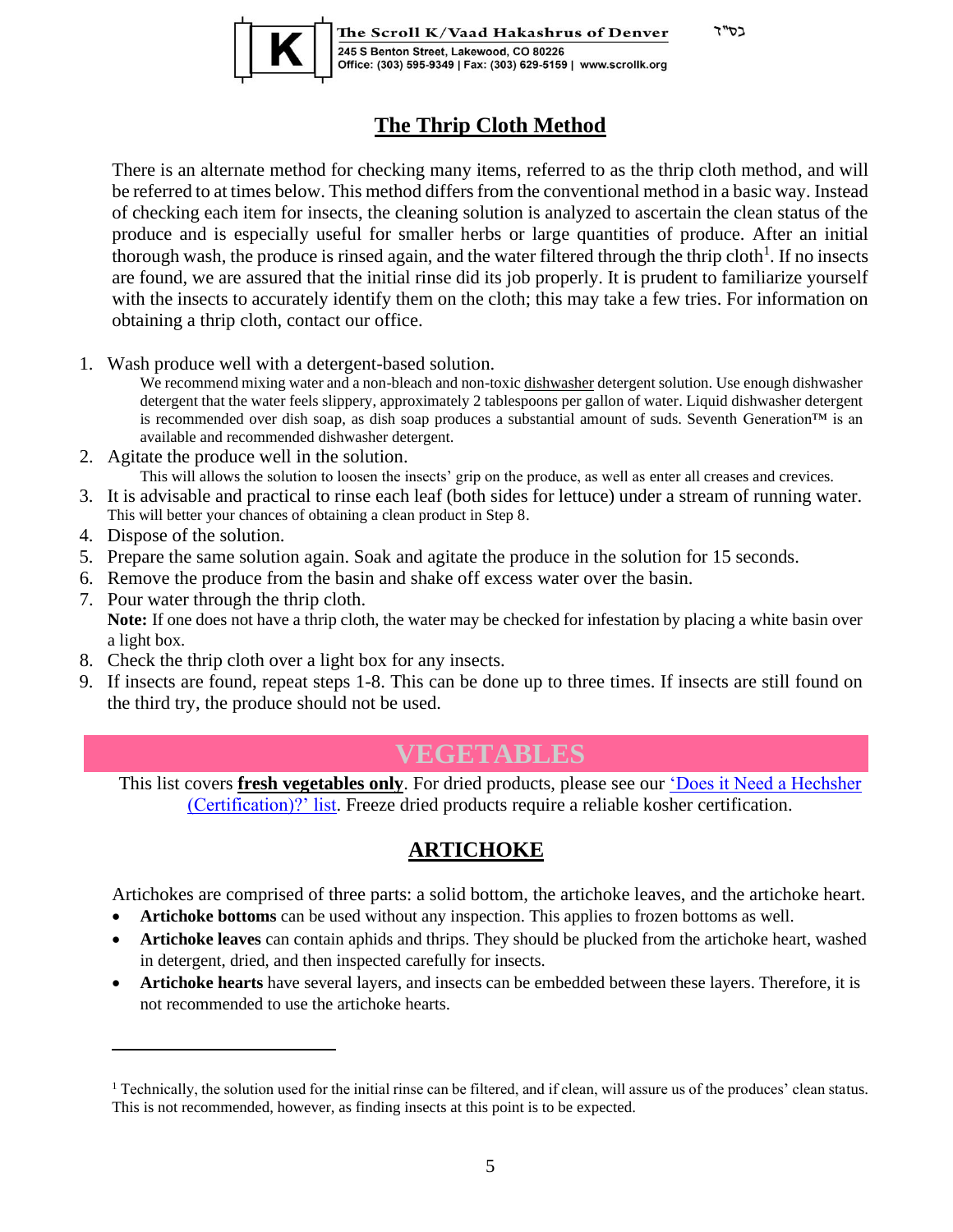בס"ד



The Scroll K/Vaad Hakashrus of Denver 245 S Benton Street, Lakewood, CO 80226<br>Office: (303) 595-9349 | Fax: (303) 629-5159 | www.scrollk.org

## **ARUGULA**

Use the **Thrip Cloth Method** described above.

## **ASPARAGUS**

<span id="page-5-0"></span>Asparagus can contain thrips in the tip of the asparagus and under the triangles along the sides of the stem. Therefore, it is recommended to cut off the top of the asparagus and peel the sides.

<span id="page-5-2"></span><span id="page-5-1"></span>**White asparagus** is not prone to insects and can be used without inspection.

## **BASIL**

See below in **HERB** section

## **BOK CHOY**

#### Use the **Thrip Cloth Method** described above.

## **BROCCOLI**

<span id="page-5-3"></span>Broccoli can be heavily infested with aphids. In fact, it is possible to find even more than a dozen aphids in a single floret! It is important to note that it is impossible to inspect the depths of a raw broccoli floret without breaking apart the floret. We will use the **Thrip Cloth Method** above with slight adjustments.

#### **Steps for cleaning broccoli:**

- 1. Wash produce well. Whole heads need to be broken down into smaller pieces (1/4 head or smaller) and then soaked first in very warm soapy water for 20-30 minutes. It is recommended to do this process at least twice until the heads loosen up. After soaking, rinse very well under a strong stream of water.
- 2. Prepare a basin with water and (non-bleach and non-toxic) dishwasher detergent solution. The water should feel slippery.
- 3. Soak for 30 seconds and then agitate the produce **forcefully** in the solution for 15 seconds.
- 4. Remove the produce from the basin and shake off excess water over the basin.
- 5. Pour water through the thrip cloth.
- 6. Check the thrip cloth over a light box for any insects.
- 7. If insects are found, repeat steps 1-6. This can be done up to 3 times.

#### **Broccoli Slaw**:

Regular and Organic broccoli slaw requires inspection or proper certification due to infestation concerns. They can be inspected using the **Thrip Cloth Method** described above.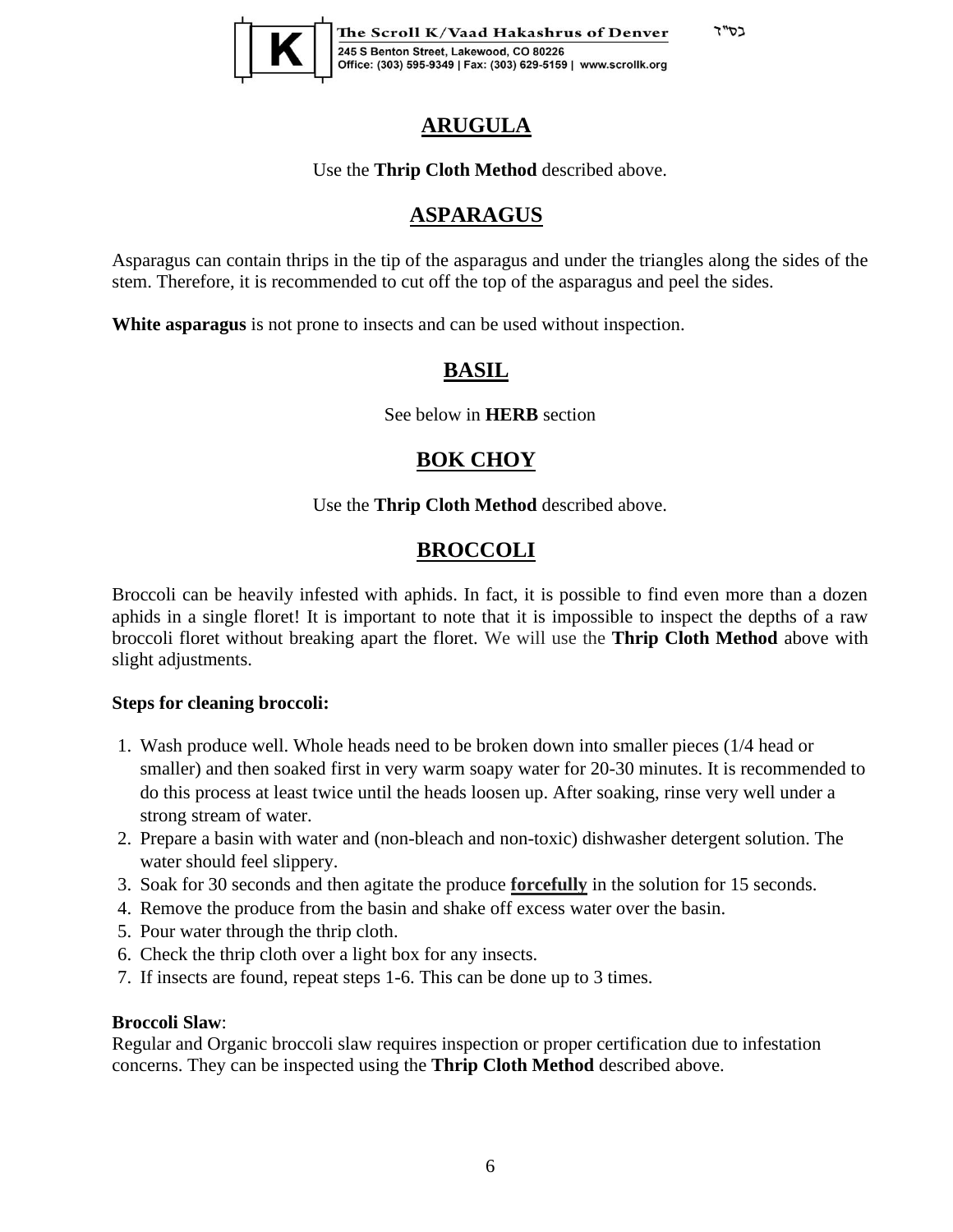

The Scroll K/Vaad Hakashrus of Denver 245 S Benton Street, Lakewood, CO 80226 Office: (303) 595-9349 | Fax: (303) 629-5159 | www.scrollk.org

#### **BRUSSELS SPROUTS**

<span id="page-6-0"></span>Brussels sprouts can be infested with insects and cannot be properly inspected while keeping the sprouts intact. Therefore, Brussels sprouts are not recommended.

#### **CABBAGE**

#### <span id="page-6-1"></span>**Green, Red or Napa Cabbage:**

Although the head of cabbage may seem extremely tight and unlikely for insects to exist, the cabbage actually grows 'open'. Only later does it 'close', trapping insects inside!

Cabbage leaves should be completely taken apart and checked with the **Thrip Cloth Method** (see above).

- The following is an alternate way to clean cabbage:
- 1. Freeze the cabbage for 48 hours.
- 2. Thaw the cabbage enough to enable you to remove the leaves.
- 3. Under a heavy stream of running water, open **ALL folds and crevices** in the cabbage leaves and rinse thoroughly. After one has performed these steps, the cabbage need not be checked.

בס"ד

#### **Prewashed Cabbage:**

Prewashed cabbage or coleslaw mix may be used without further checking. **NOTE**: This pertains only to cabbage and not to any other prewashed produce.

#### **CAULIFLOWER**

#### <span id="page-6-2"></span>**Steps for cleaning fresh cauliflower:**

In cauliflower, insects are often wedged between the tightly packed florets. Because the florets are so tightly packed, they must be somewhat opened to enable proper cleaning. We will use the **Thrip Cloth Method** above with slight adjustments.

- 1. Wash produce well the whole heads should be broken down into smaller pieces and warm water should be used to soak/wash them. This allows the florets to open.
- 2. Prepare a basin with water and (non-bleach and non-toxic) dishwasher detergent solution. The solution should feel slippery.
- 3. Soak for 30 seconds and then agitate the produce **forcefully** in the solution for 15 seconds. The solution must make its way through all the nooks and crannies of the florets.
- 4. Remove the produce from the basin and shake off the excess solution over the basin.
- 5. Pour the solution through the thrip cloth.
- 6. Check the thrip cloth over a light box for any insects.
- 7. If insects are found, repeat steps 1-6. This can be done up to 3 times.

<span id="page-6-3"></span>**Cauliflower rice** - Commercially sold riced cauliflower that is raw, plain and was pre-washed after being riced, is permitted to be used without certification. The cRc (Chicago) has determined that plain riced cauliflower from Trader Joes, Birdseye and Green Giant meet these criteria and are acceptable at this time.

## **CELERY**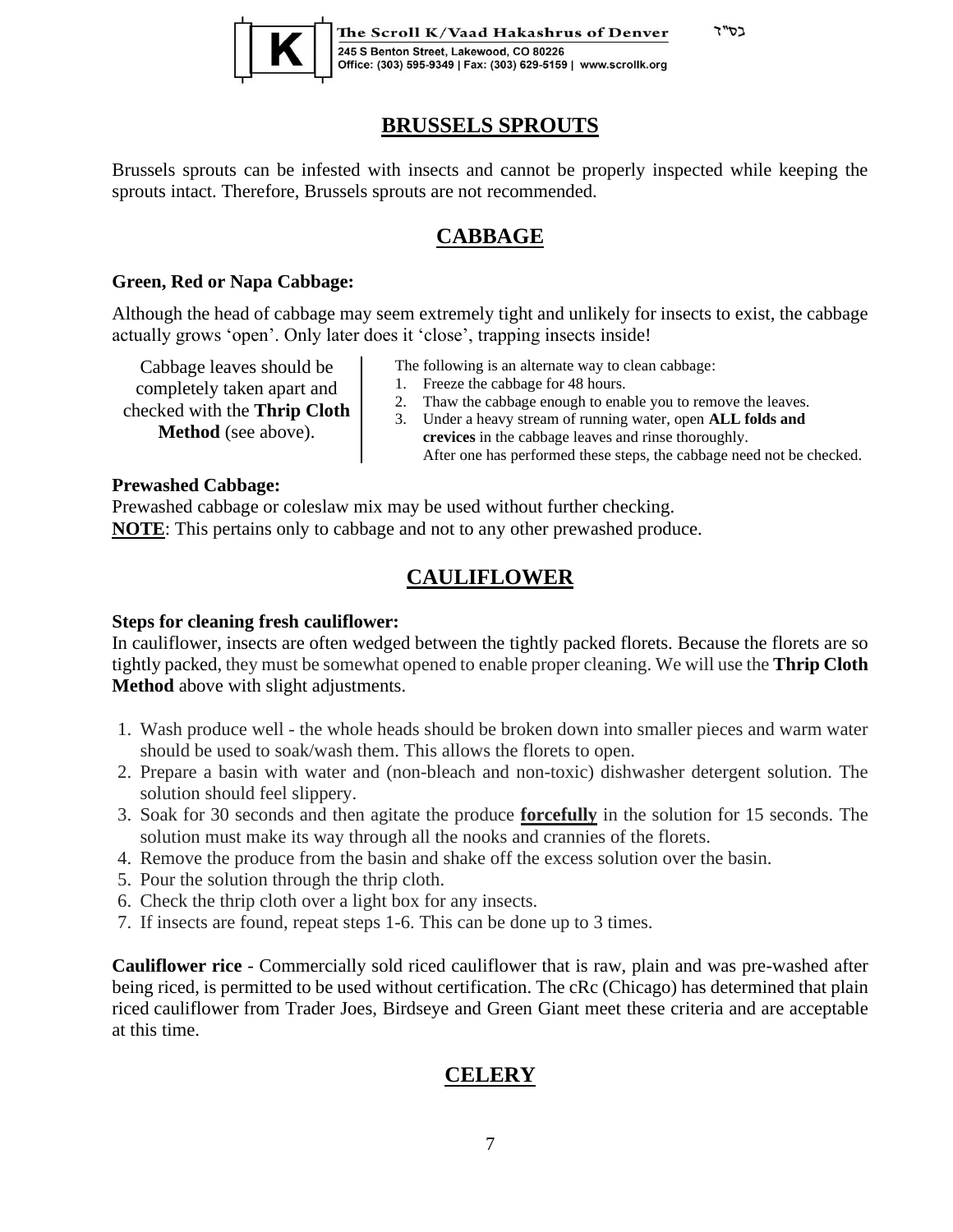

<span id="page-7-0"></span>Celery can contain insects in both its leaves and its stem. To render celery insect-free, one should remove the celery leaves and then, with one's thumb or a vegetable brush, follow through the canal on the inside of the celery under a stream of running water.

## **CHIVES**

#### Use the **Thrip Cloth Method** described above.

#### **CORN**

<span id="page-7-3"></span><span id="page-7-2"></span><span id="page-7-1"></span>Although for the most part corn is not considered a *miut hamatzui*, it is recommended that after cooking the corn one should examine the top of the water for insects. If one finds insects in the water, one should not use the corn. Corn husks (fresh or dried) are not recommended due to infestation.

#### **ENDIVES**

Use the **Thrip Cloth Method** described above.

#### **ESCAROLE**

Use the **Thrip Cloth Method** described above.

## **GARLIC**

<span id="page-7-4"></span>Remove peel before roasting the garlic as there may be insects under the peel.

## **LEEK**

<span id="page-7-5"></span>Examine the outside for any leaf miner trails. Check between the layers for thrips or other insects.

## **LETTUCE**

#### <span id="page-7-6"></span>**Hearts of Romaine:**

As detailed below, there are two alternative effective checking methods, the conventional and thrip cloth method. The following processes has been proven effective in removing insects from leafy vegetables. This process only works when the steps discussed below are followed exactly, **patiently**, and very thoroughly. Because Hearts of Romaine is a premium product that companies watch carefully, it is less prone to infestation; nonetheless, Hearts of Romaine still contain insects.

- 1. Separate leaves from the stem.
- 2. Fill a pan with water and detergent. The pan should be large enough to accommodate the amount of product you are using and still enable you to vigorously agitate the leaves, as described below. The amount of detergent should be enough to make the water feel slippery and be sudsy.
- 3. Submerge leaves in the pan for 5 minutes.
- 4. Agitate the leaves in the detergent water so that the detergent loosens insects that are gripping the leaves' surface.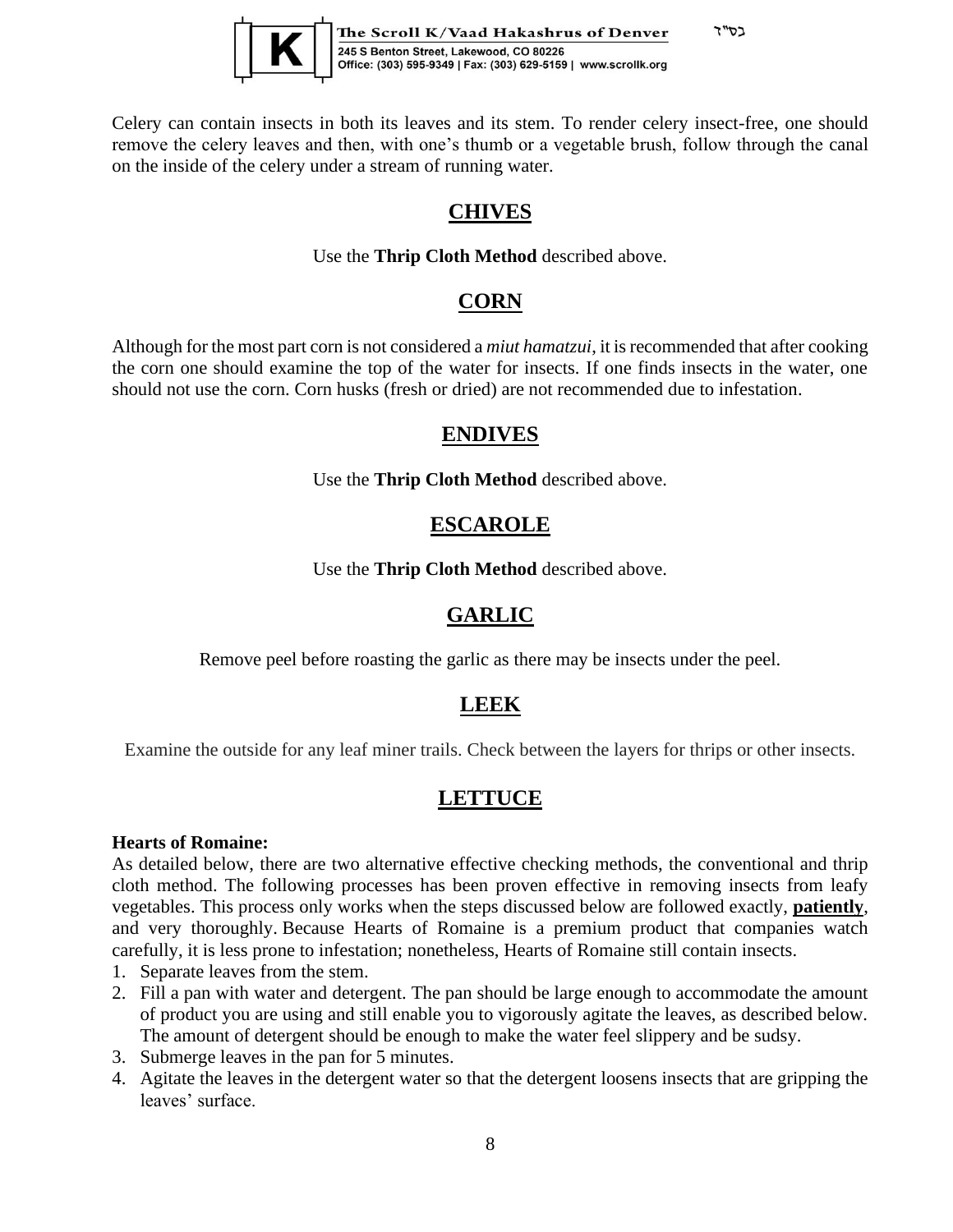



#### 5. After the initial rinse, **choose from the two checking options below: Thrip Cloth Method: Conventional Method:**

This method will require an extra wash and filter the water for inspection. For a bit more information on this method, see the paragraph with this title towards the beginning of this document.

a) After steps 1-4 above, it is advisable and practical to rinse each leaf (both sides) under a stream of running water.

This will better your chances of obtaining a clean product in Step F.

b) Prepare a basin with water and a non-bleach and non-toxic dishwasher detergent solution. The water should feel slippery.

Liquid dishwasher detergent is recommended over dish soap, as dish soap produces a substantial amount of suds. Seventh Generation™ is an available and recommended dishwasher detergent.

- c) Agitate the produce in the solution for 15 seconds.
- d) Remove the produce from the basin and shake off excess water over the basin.
- e) Pour water through the thrip cloth. Note: If one does not have a thrip cloth, the water may be checked for infestation by placing a white basin over a light box.
- f) Check the thrip cloth over a light box for any insects.
- g) If insects are found, repeat steps a-f. This can be done up to three times.
- h) If insects are still found on the third try, the produce should not be used.

This method will require an actual inspection of large percentage of the produce.

- a) After steps 1-4 above, under a **heavy stream of water**, thoroughly rinse each leaf individually. Every leaf must be totally opened when rinsing, exposing **ALL folds and crevices**.
- b) All leaves must be examined. Initially, one must check a large portion of the leaves, up to almost 50%, to ascertain that one has followed all of the steps satisfactorily and that the washing process has been so effective that it is in lieu of checking every single leaf. (As time progresses and one masters the washing procedure, one can reduce the amount of leaves that one checks.)
- c) If, upon checking a random sample of leaves, one finds even one insect, one must repeat steps 2-5 more carefully. The above procedure must be repeated as many times as is necessary until the inspected leaves are completely free of insects.
- d) **Because** Hearts of Romaine are less prone to insects than other types of lettuce, one who has mastered the procedure does not need to check more than 20% of the leaves for insects after performing the procedure carefully and meticulously. If, after randomly checking 20% of the cleaned leaves, one finds no insects, one can be rest assured that the other 80% is insectfree, too.

**NOTE**: Nowadays small and convenient light boxes are sold. It would be worthwhile to use a light box to check leaves efficiently and comprehensively. An alternative to a light box is inspecting the leaves in such a manner that the leaves are illuminated from below rather than from above.

#### **Whole Romaine lettuce:**

In contrast to Hearts of Romaine, ordinary Romaine lettuce is more prone to insects. Therefore, if one utilizes the conventional method of checking detailed above (under **Hearts of Romaine**), one must check **all** the leaves before one can be sure that the batch is insect-free. It is recommended not to purchase Organic Romaine, due to greater insect infestation.

#### **Iceberg lettuce:**

Use the same washing procedure as **Hearts of Romaine**

#### **Other lettuces: Bib, Boston, Green-Leaf, and Red-Leaf:**

These lettuces are curlier than Hearts of Romaine. Therefore, when dealing with these lettuces, one should follow the procedure described above (under **Hearts of Romaine**), and if choosing to use the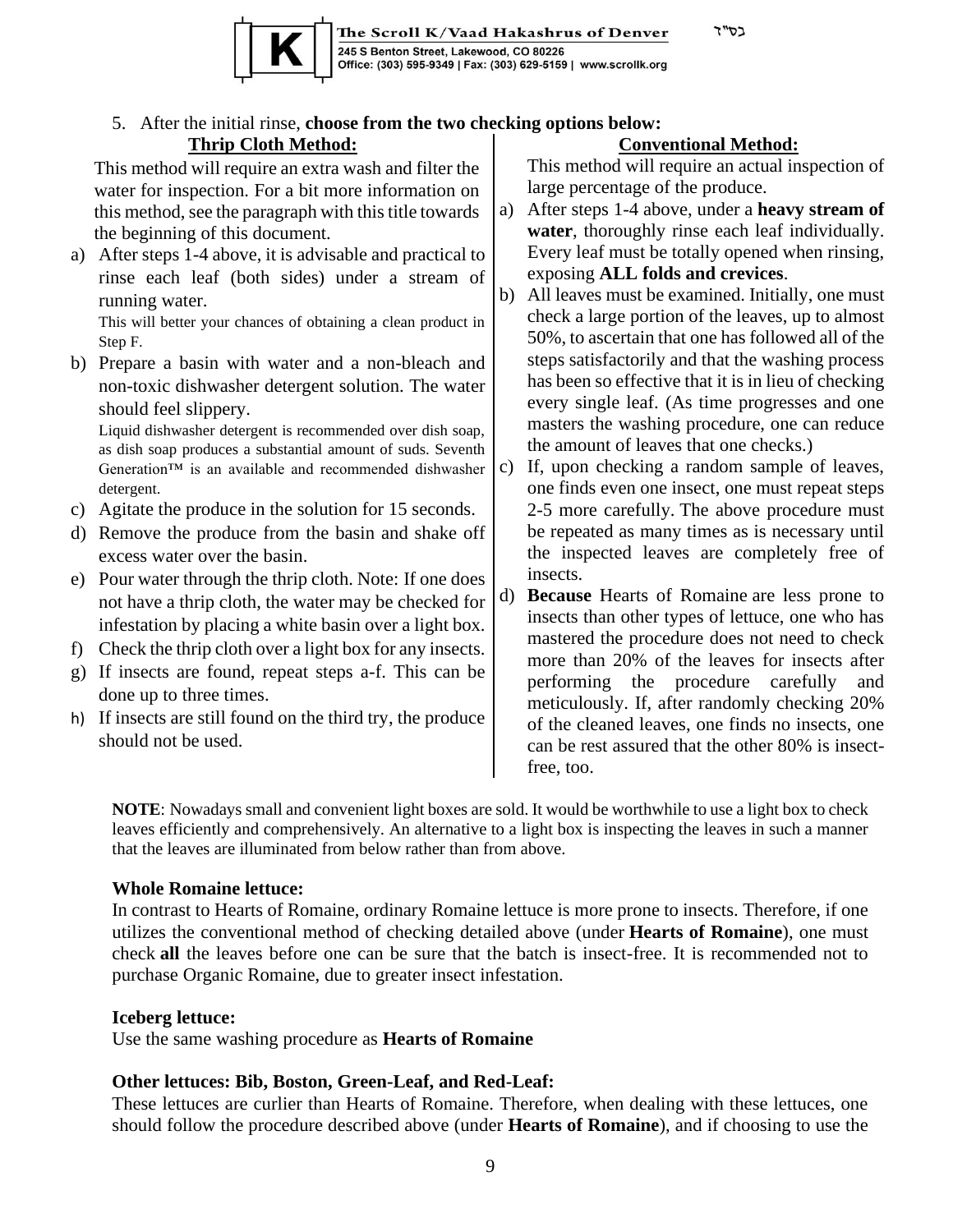

<span id="page-9-0"></span>conventional method (as opposed to the thrip cloth method), inspect a high percentage of the leaves. Until one becomes proficient, one will need to inspect all the lettuce leaves to be certain that the washing procedure has yielded a totally clean product. As one gets more proficient, they can reduce the checking to 50%.

## **KALE**

Use the **Thrip Cloth Method** described above. **Curly Kale** should be avoided, as it is difficult to clean and check.

## **MUSHROOMS**

<span id="page-9-1"></span>Fresh mushrooms should be visually inspected for anything unusual. If they originate from China, they may be infested with insects, and should be avoided. **Morel**, **Oyster** and **Porcini** mushrooms should be avoided.

#### **ONIONS**

<span id="page-9-2"></span>Onions have, at times, been found to contain thrips. The outer, paper-like layer should be removed together with the second layer of the onion. Alternatively, one can wash the onion after removing the outer, paper-like layer. Onions that are softer than usual or show signs of decay or rotting are more likely to contain insects. Such onions should be inspected by examining several layers of the onion for thrips. (Thrips are dark and therefore quite discernible on the surface of an onion.)

## **PINEAPPLE**

<span id="page-9-3"></span>Mites are often found in the crown and outer rind, as well as inside the blossom cups and crevices if the pineapple is not peeled properly. The pineapple should be peeled until only yellow fruit is visible. The fruit and cutting board should be rinsed after peeling since the insects often crawl onto the cutting board. The crown and rind should not be used on decorative platters since the insects can transfer to other fruit.

## **QUINOA**

<span id="page-9-4"></span>Quinoa (a grain) has often been found to be infested with booklice or mites. The following is the recommended way to check **raw** quinoa:

- 1. Place quinoa (no more than 16oz at a time) in a strainer with holes small enough that it won't fall through, ideally #15-25 size mesh.
- 2. Shake the quinoa over a white paper or light box for approx. 25-30 seconds
- 3. Check the surface of the paper or light box for insects. If any insects are found, the quinoa should not be used.

## **RADICCHIO**

<span id="page-9-5"></span>Radicchio is a bitter-tasting lettuce that is not infested with insects. Therefore, one can use radicchio after separating leaves & washing it thoroughly.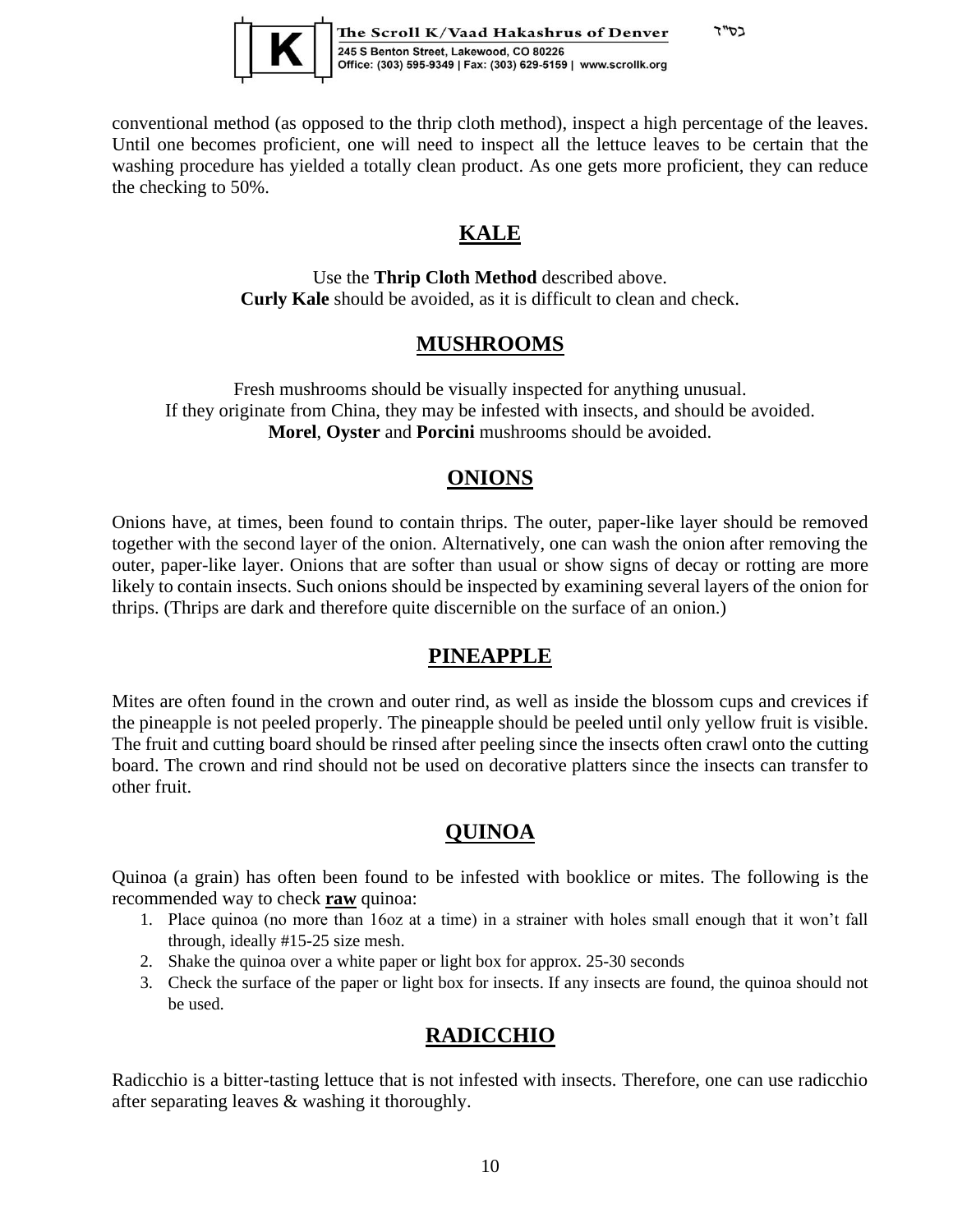

The Scroll K/Vaad Hakashrus of Denver 245 S Benton Street, Lakewood, CO 80226 Office: (303) 595-9349 | Fax: (303) 629-5159 | www.scrollk.org בס"ד

#### **SCALLIONS/GREEN ONIONS**

<span id="page-10-0"></span>The insects most commonly found in scallions are translucent thrips, which are often found near the area where the chutes emerge from the scallion's stem (starting from where the chutes come out of the stem and descending 1-1.5 inches below this point). Thrips can also be found crawling along the inside of the green chutes. A second type of insect that scallions contain is the leaf miner. The presence of a leaf miner would be marked by zigzag trail patterns found on the scallion chutes.

#### **Steps for cleaning scallions:**

- 1. Cut the entire scallion vertically, from top to bottom. (Preferably, one should also slip open the green chutes.)
- 2. With your finger, take apart the thin layers at the bottom of the scallion.
- 3. Thoroughly rinse the scallion, allowing a **heavy stream of water** to run over the scallion and in between the scallion chutes; the layers at the bottom of the scallion must be loosened and run under heavy stream water.
- <span id="page-10-1"></span>4. Additionally, look for zigzagging trail patterns on the scallion chutes. If such a trail is found, the affected area must be cut off the chute and discarded.

## **SPINACH**

<span id="page-10-2"></span>Use the **Thrip Cloth Method** described above. It is recommended to avoid curly varieties (e.g. savoy), as they are more difficult to clean and check.

## **HERBS**

#### **FRESH**

<span id="page-10-3"></span>It is recommended that before cleaning herbs, one should ascertain that they are worthwhile to clean and not too heavily infested. To do this, one should bang the herbs vigorously on a white surface, such as a paper towel. If insects crawl out of the herb upon the first one or two bangs, one should not use these herbs. Oftentimes dill and parsley are wet because they are sprayed for freshness in the supermarket. If the herbs are wet, banging the herbs will not be effective. Only if the herbs are dry should one bang them to determine whether they are severely infested.

To clean herbs, the **Thrip Cloth Method** is used. The procedure is listed below; for a bit more information on this method, see the paragraph with this title towards the beginning of this document.

- 1. Wash produce well with detergent. We recommend mixing water and a non-bleach and non-toxic dishwasher detergent solution. Use enough dishwasher detergent that the water feels slippery, approximately 2 tablespoons per gallon of water. Liquid dishwasher detergent is recommended over dish soap, as dish soap produces a substantial amount of suds. Seventh Generation™ is an available and recommended dishwasher detergent.
- 2. Agitate the produce well in the solution. This will allow the solution to loosen the insects' grip on the produce, as well as enter all creases and crevices.
- 3. Dispose of the solution.
- 4. Prepare the same solution again. Soak and agitate the produce in the solution for 15 seconds.
- 5. Remove the produce from the basin and shake off excess water over the basin.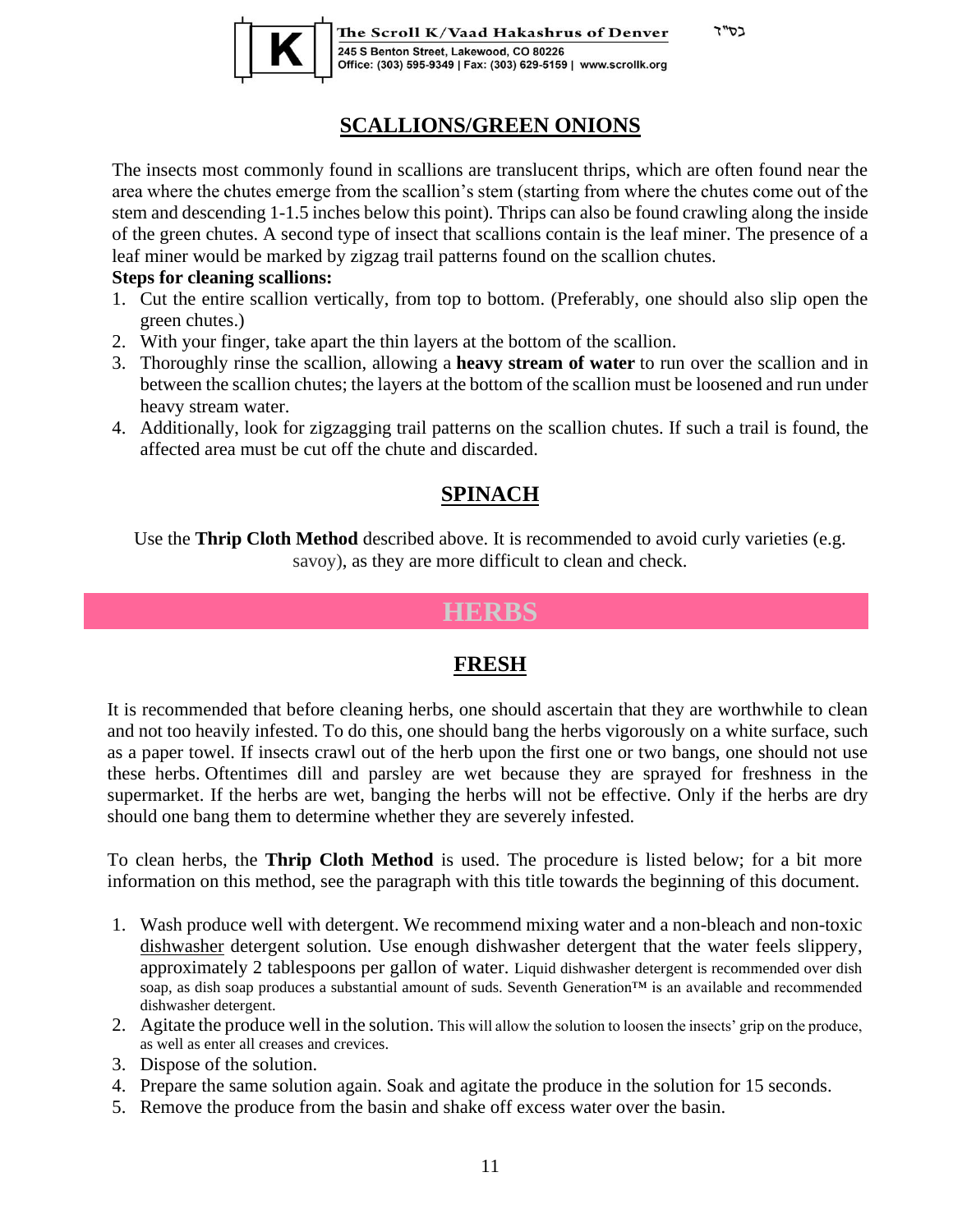

The Scroll K/Vaad Hakashrus of Denver 245 S Benton Street, Lakewood, CO 80226<br>Office: (303) 595-9349 | Fax: (303) 629-5159 | www.scrollk.org

בס"ד

- 6. Pour water through the thrip cloth. **Note:** If one does not have a thrip cloth, the water may be checked for infestation by placing a white basin over a light box.
- 7. Check the thrip cloth over a light box for any insects.
- 8. If insects are found, repeat steps 1-7. This can be done up to three times. If insects are still found on the third try, the produce should not be used.
- 9. One who merely wishes to flavor a soup with herbs can wash the herbs and then place them inside a filter bag (also called a Bodek bag), which can be placed inside the soup.

#### **DRIED HERBS AND SPICES**

- <span id="page-11-0"></span>• **Dried herbs** and spices do not require a hechsher unless they are from Israel.
- <span id="page-11-1"></span>• **Spice blends** generally require a hechsher because of additives. They generally do not require any inspection.

# **BERRIES**

## **STRAWBERRIES**

#### <span id="page-11-2"></span>**Steps for cleaning fresh strawberries:**

- 1. Carefully cut off the green leaf on top of the strawberry without making a hole in the top of the berry. (If the hole is exposed, one should cut the strawberry in half.)
- 2. Take approximately one teaspoon of detergent for every half-gallon of water. (The amount of water and detergent will vary depending on the number of berries being washed.)
- 3. Place strawberries into the detergent solution and vigorously agitate them.
- 4. After all the berries have been vigorously agitated in the detergent water, allow the berries to soak for 5 minutes.
- 5. While holding each strawberry in your hand, place the berry under a heavy stream of water, completely rotating the berry from top to bottom and from side to side. When a strawberry has a crevice or indentation, the strawberry should be cut in half and then washed. (Alternatively, that area can be cut away.)
- 6. After this procedure, and primarily the rinsing of the strawberries, has been followed meticulously, the berries can be dried and eaten, and no inspection is necessary.
- 7. **For organic strawberries**, repeat the preceding procedures once more.
- 8. **Frozen strawberries** cannot be properly cleaned. They may be pureed into liquid for use in purees or juices. There are brands of frozen strawberries which bear reliable certification that they are free of insects and may be used.

**Note:** Some brands bear kosher certification for the ingredients alone. The certification should clearly state that it applies to the insect-free status of the produce.

#### **RASPBERRIES**

<span id="page-11-4"></span><span id="page-11-3"></span>It has been found that most raspberry cartons contain insects. Therefore, raspberries fall into the category of *muchzak bitolaim* and should preferably be avoided.

## **BLACKBERRIES**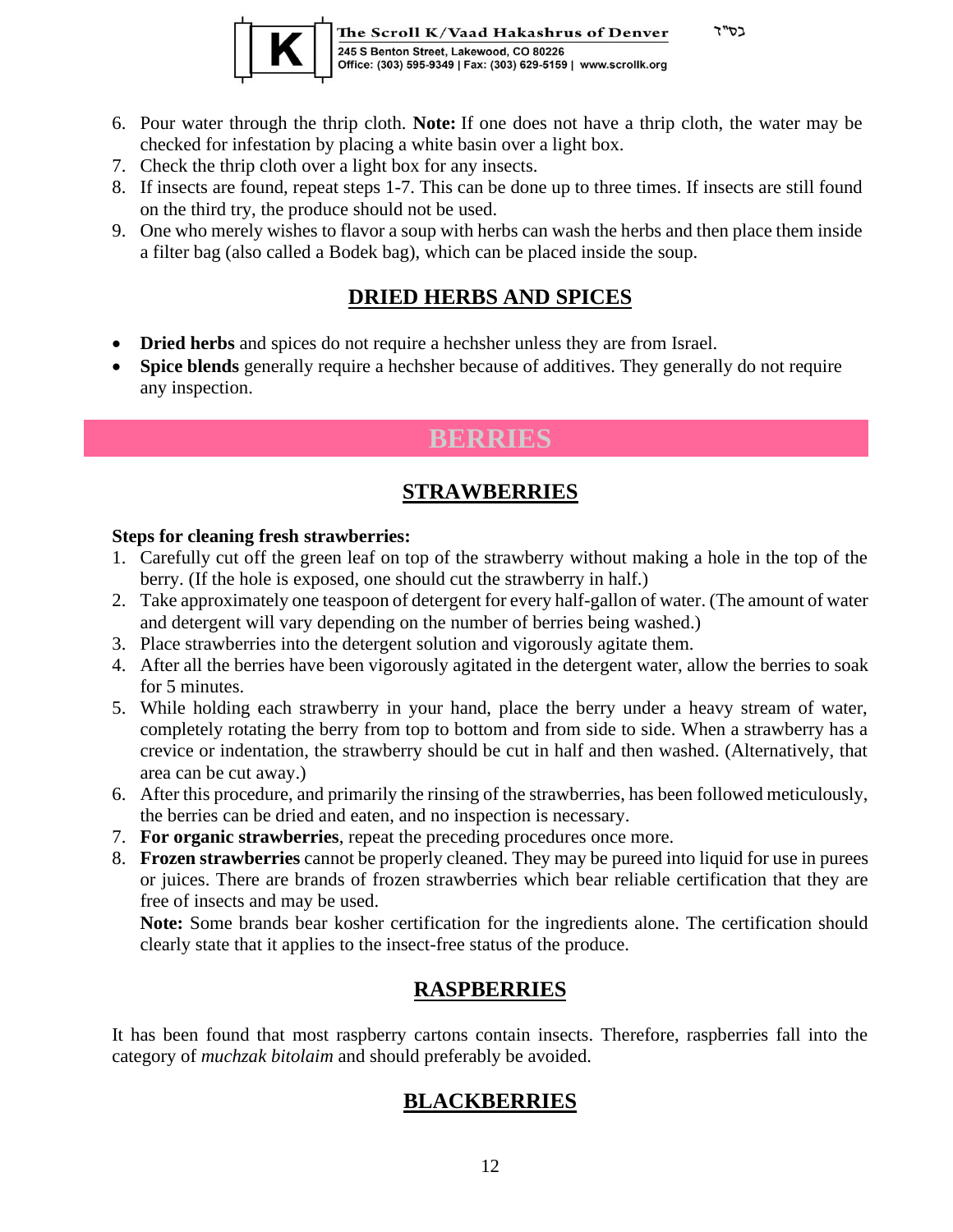

<span id="page-12-0"></span>Blackberries are similar to raspberries and should preferably be avoided.

#### **BLUEBERRIES**

בס"ד

Blueberries (Wild and Cultivated) should be soaked in soapy water for 5 minutes, agitated in the soapy water, then rinsed off with water. Organic and U-pick blueberries are not recommended.

# **FRUIT**

<span id="page-12-1"></span>**Fresh Fruit** are acceptable without certification unless it is imported from Eretz Yisroel. All produce from Eretz Yisroel requires certification to ensure that all appropriate halachos were observed.

**Freeze Dried and Spray Dried Fruit** generally require certification.

| <b>NAME OF FRUIT</b>              | <b>KOSHER CERTIFICATION</b><br><b>REQUIRED?</b>                   | <b>COMMENTS</b>                                                                                                                                                                                          |
|-----------------------------------|-------------------------------------------------------------------|----------------------------------------------------------------------------------------------------------------------------------------------------------------------------------------------------------|
| Apple, dried                      | <b>Required</b>                                                   |                                                                                                                                                                                                          |
| Apricot, dried                    | Without additives, do not require<br>certification                | Sulfur dioxide is not a concern                                                                                                                                                                          |
| Banana, dried                     | <b>Required</b>                                                   |                                                                                                                                                                                                          |
| <b>Blueberries</b> , dried        | <b>Required</b>                                                   |                                                                                                                                                                                                          |
| <b>Carob</b>                      | No certification required                                         | Requires inspection for insects.<br>Powdered carob does not require<br>inspection.                                                                                                                       |
| Cherry, dried                     | <b>Required</b>                                                   |                                                                                                                                                                                                          |
| <b>Cranberry</b> , dried          | <b>Required</b>                                                   |                                                                                                                                                                                                          |
| <b>Currant</b>                    | <b>Required</b>                                                   |                                                                                                                                                                                                          |
| <b>Date</b>                       | Without additives, do not require<br>certification                | Whole or imported dates require inspection;<br>Domestic pitted dates do not require inspection                                                                                                           |
| Fig                               | Without additives, do not require<br>certification                | Require inspection by turning the fig inside out<br>and looking for noticeable webbing. If you<br>check a few fruit in a package and there is no<br>webbing, the rest may be used without<br>inspection. |
| <b>Mandarin Orange,</b><br>canned | Do not require certification, unless they<br>originate from China |                                                                                                                                                                                                          |
| Mango, dried                      | Without additives, do not require<br>certification                |                                                                                                                                                                                                          |
| Nectarine, dried                  | Without additives, do not require<br>certification                | Sulfur dioxide is not a concern                                                                                                                                                                          |
| Papaya, dried                     | <b>Required</b>                                                   |                                                                                                                                                                                                          |
| Peach, dried                      | Without additives, do not require<br>certification                | Sulfur dioxide is not a concern                                                                                                                                                                          |